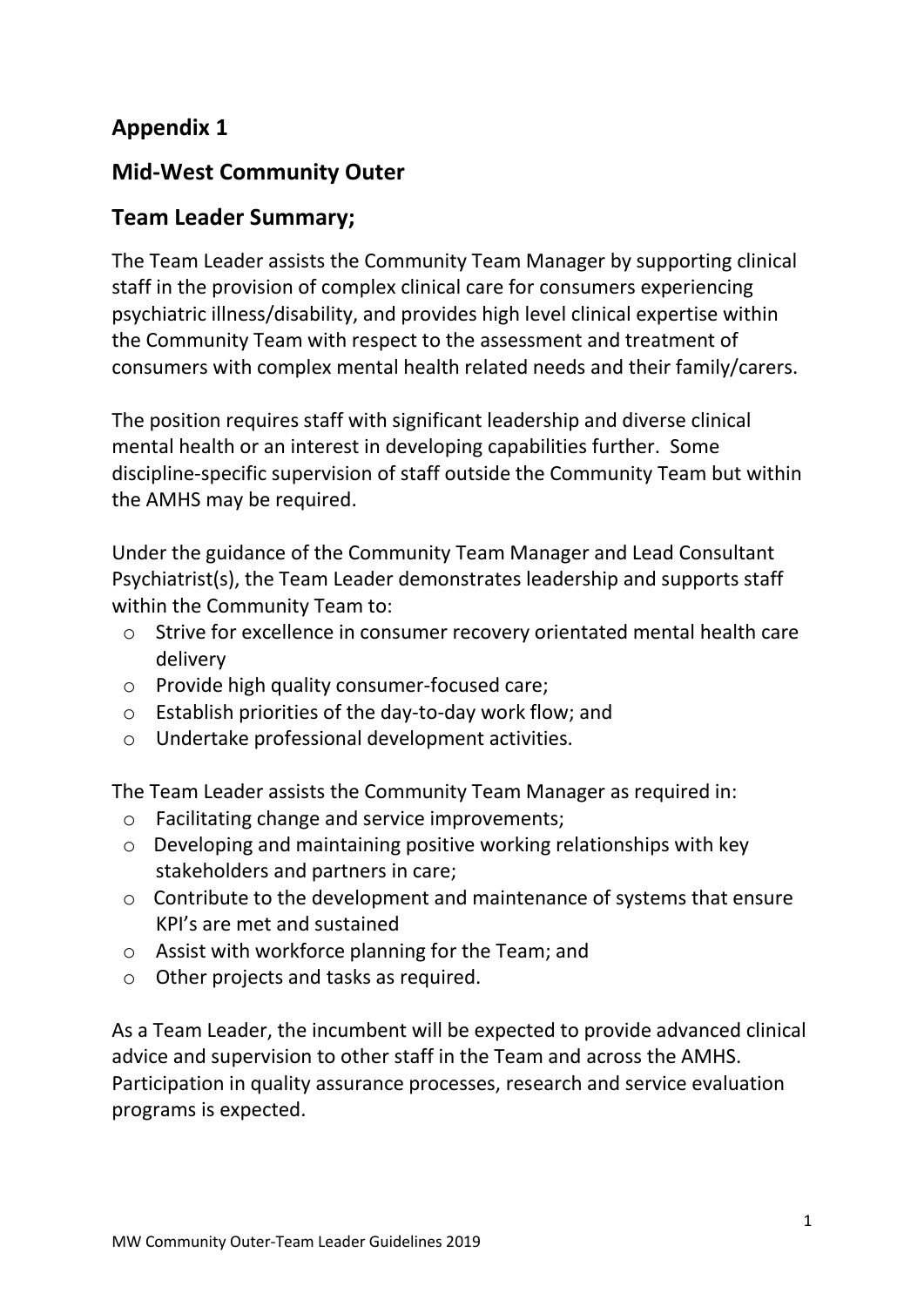Providing support and assistance to the Community Team Manager in the development and maintenance of professional standards, workforce planning, recruitment and retention of staff in the Community Team is also required. **Key Responsibilities;**

- 1. Model the values
- 2. Provision of Clinical Care
	- o Undertake the following key functions for **designated** consumers and their family/carers:
		- $\bigstar$  Be the single point of contact within the Community Team;
		- $\overline{\phantom{a}}$  Build a therapeutic alliance with the consumer and family/carers;
		- $\downarrow$  Understand the needs and preferences of the personal and their carer/family
		- $\leftarrow$  Maximise participation in collaborative recovery and wellness planning
		- $\bigstar$  Deliver targeted interventions;
		- $\leftarrow$  Coordinate care as appropriate by communicating and advocating for the consumer and their family/carer with the Community Team and external service providers;
		- $\frac{1}{2}$  Assess family capacity, needs and preferences and provide support through psycho-education;
		- $\overline{\textbf{F}}$  Ensure completion of the clinical governance, legislative and documentation requirements (e.g. clinical review discussions, completion of documentation, and compliance with requirement of the Mental Health Act).
	- o Work collaboratively with other NWMH services, external agencies and service providers to ensure continuity of care for consumers and their family/carers.
- 3. Support Quality and Safety Support and promote the efforts of the Community Team Manager and the Lead Consultant Psychiatrist in:
- 4. Support the Community Team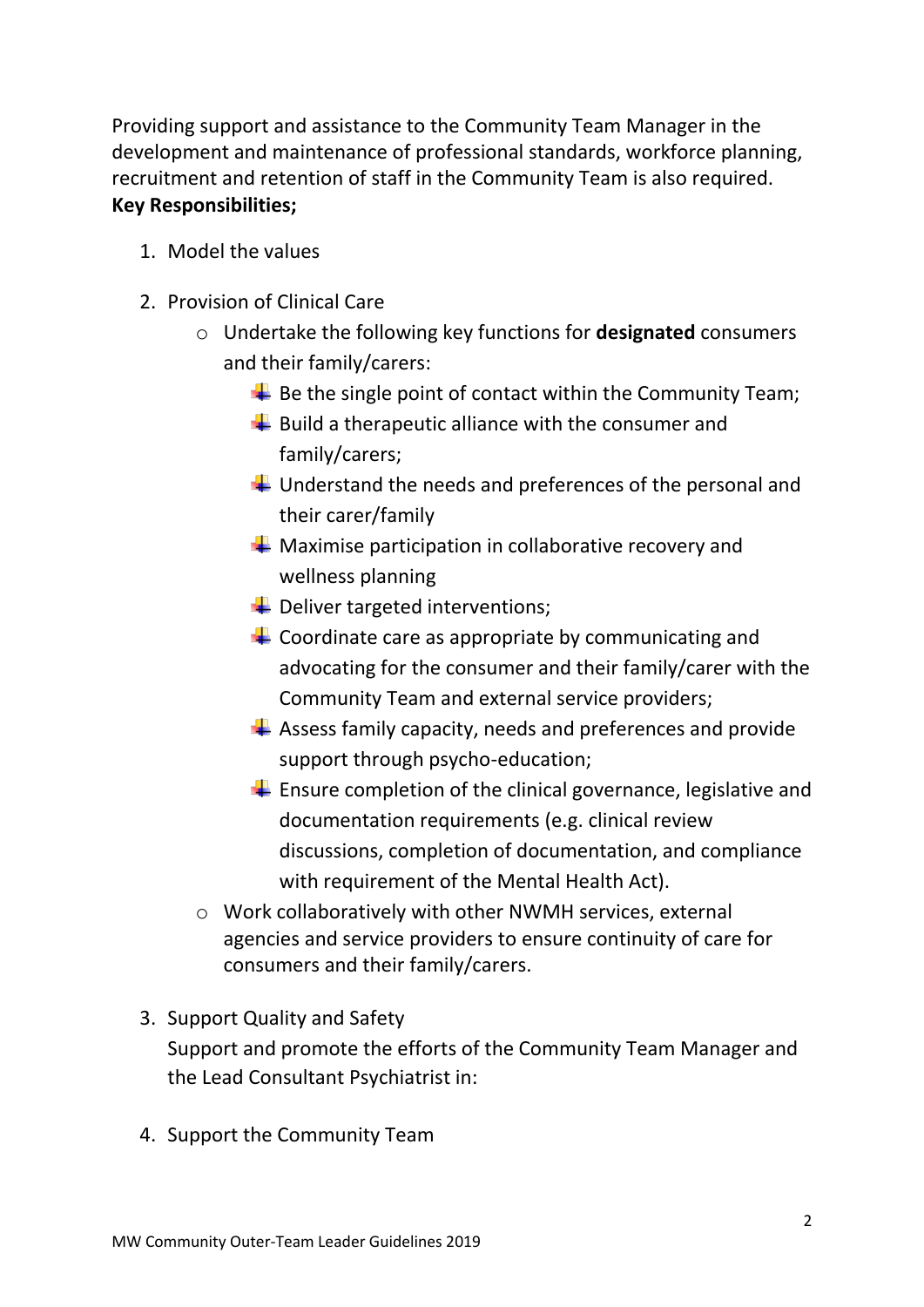- o Contribute to the recruitment, appointment, induction, orientation, supervision, support, and annual discussions with Team staff, as required
- o Provide line and professional supervision

Under supervision of the Community Team Manager and Lead Consultant Psychiatrist:

- o Work collaboratively within the multidisciplinary team
- o Model transparent and principled conflict resolution processes
- o Assist in incorporating the roles of Consumer and Carer Consultants and Peer Support Workers into the Community Team
- o Assist the Consumer and Carer Peer Support Workers' contributions to be incorporated into the Team's clinical processes, as per the Framework for Care
- o Support the contributions of other partners in care, PDRSS /CMMH and GPs in particular, are incorporated into the Team's clinical processes, where appropriate
- 5. Support Education and Training
	- o Accept responsibility for Continuing Professional Development (CPD) of self and actively keep a CPD portfolio as required by the AHPRA (for relevant disciplines)
	- o Participate in the development of a structured continuing education program for Team and Discipline staff
	- o Participate in and contribute to in-service staff development continuing education and training sessions, committees, special projects and relevant professional groups
	- o In conjunction with Managers, Discipline Seniors and clinical supervising staff, ensure student clinical placements on the Team are positive and productive by assisting with the organisation of fieldwork placements for [discipline] students, and participation in the education and training of students of other disciplines
- 6. Help Build Strategic Relationships
	- o Actively participate in Area, organisational committees and working parties as requested by the Community Team Manager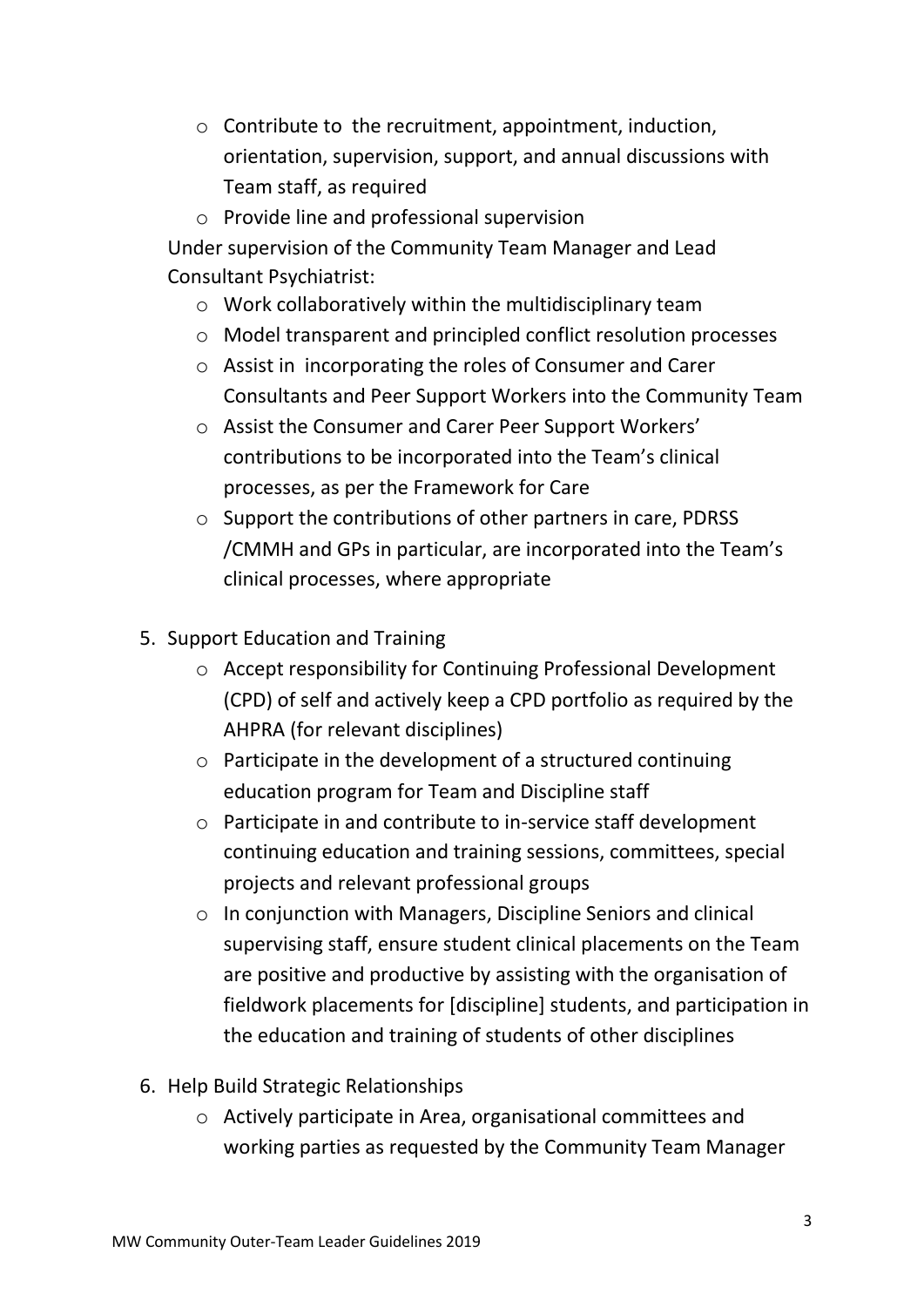- $\circ$  Contribute to other strategic activities, as required strategic planning, workforce planning, quality planning, etc.
- $\circ$  In conjunction with continuing care providers such as GPs, MHCSS/NDIS etc., work to improve Community Team's assessment, treatment, care, referral, discharge/return to community and follow up processes
- o Be aware of and observe service agreements and linkages with other agencies
- o Recognise and support the interdependent relationships between the Community Team and IPU, ED, EMH, AMHRU / SECU, CCU, PARCs etc.
- 7. Promote Research
	- o Assist the Team Manager to promote Melbourne Health as a leading centre for research and innovation, including for mental health
	- o Encourage staff to take and active interest in evidence-informed and innovative treatment and care, and facilitate for own discipline
	- o Participate in practice based and service orientated research, evaluation and audits

### **Operational Chart - Integrated Community Team**

Features; Multi-disciplinary team that operates over 7days a week inclusive of medical staff, specialist and support positions.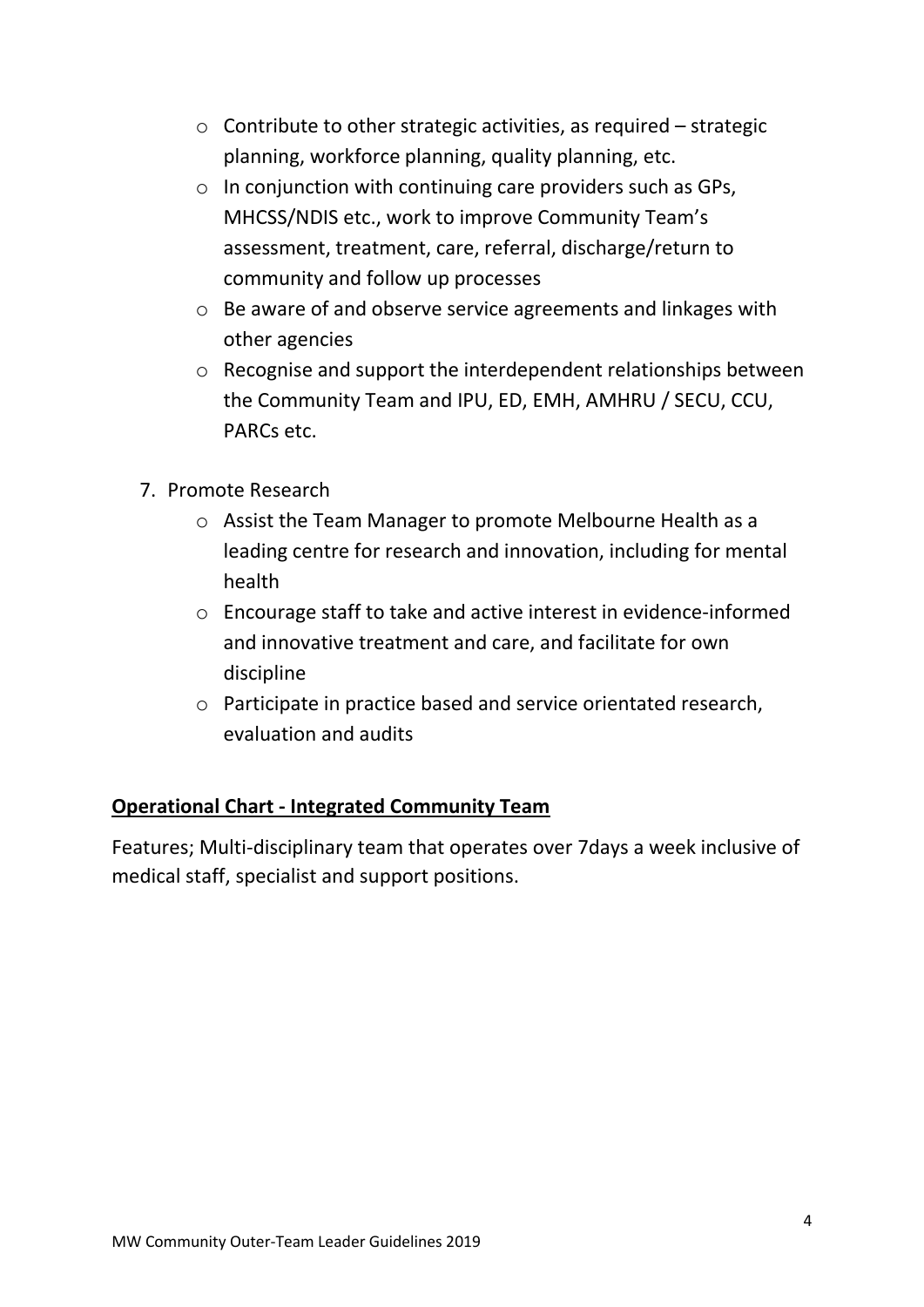

#### **Overview of Team Leaders;**

#### **Team Leader 1; Ongoing Care 0.5 / 0.5 clinical**

*Key areas;* coordinates Pods 1-4 including operational support for clinical reviews, caseload monitoring, mental health tribunal coordination and complex care. Building capacity around key clinician role with training looking at best practice models of care. KPIs for contacts, pre and post admission and 28day readmissions.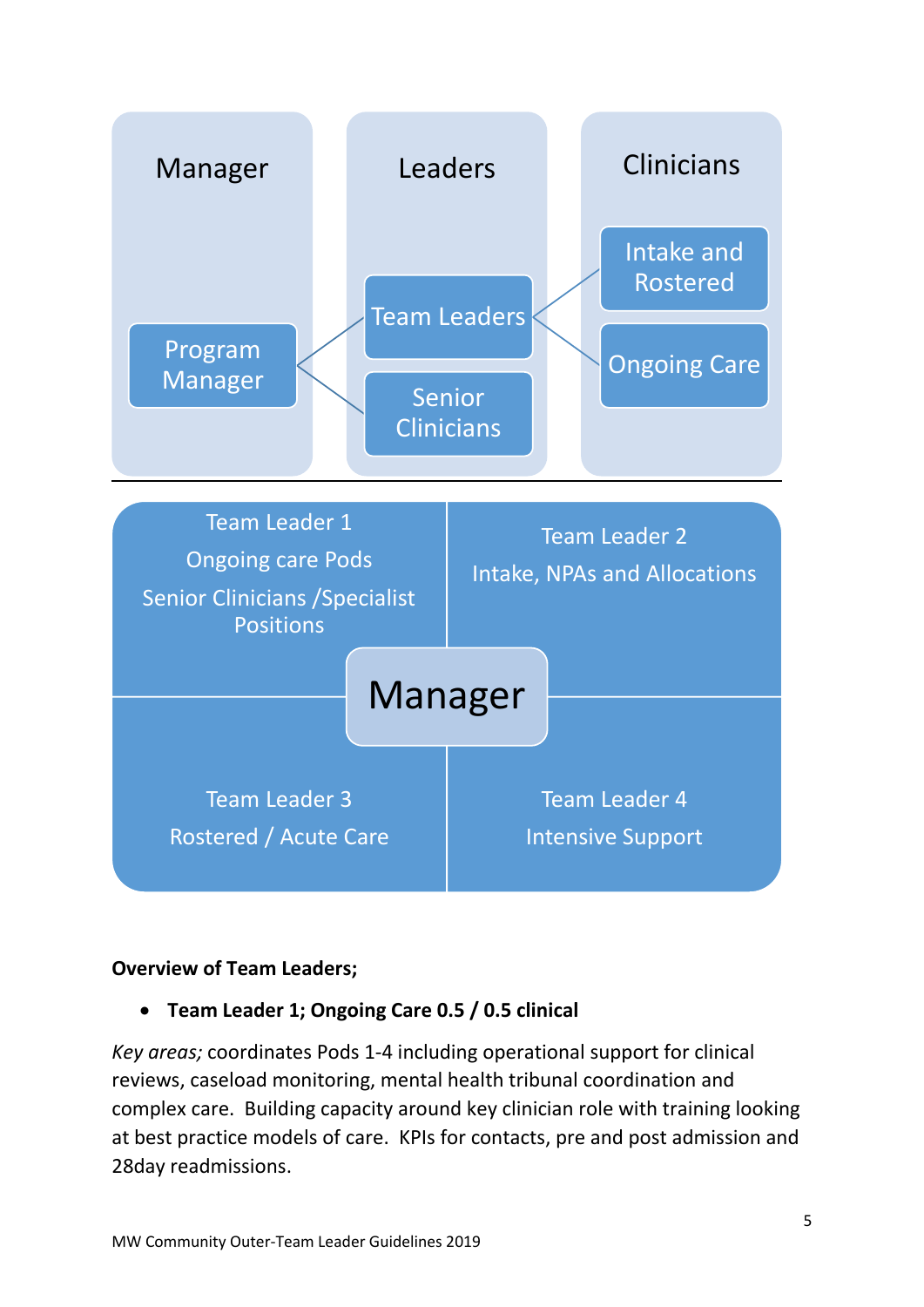*Tasks;* RosterOn / Roster for ongoing care, Annual leave planner, attending clinical reviews for Pods and maintaining and completing CLM.

Portfolio area; Complex and High Risk.

# **Team Leader 2; Intake, NPAs, referrals and allocations (0.5) / 0.5 clinical**

*Key areas*; coordinates and overseas intake roster, training and capacity building, overseas all non-urgent referrals, primary care GP registrar and consultation, allocations to pods. Clinicians working intake function report to the Team Leader if any issues and also for training when commencing this function.

*Tasks;* Intake and NPA roster, Intake training, CMI screening registers updating and closing, coordinates team reflective practice and professional training calendar, weekly coordination of new referrals for allocation. Looks at replacement of Intake staff for P/L. KPIs for discharges, new referrals and allocations.

Portfolio area; Training and Development

# **Team Leader 3; Rostered and acute care (0.5) / 0.5 clinical**

*Key areas;* coordinates and overseas Rostered function including clinical reviews, capacity building, acute allocations for ongoing care, support for staff with training and also acts a liaison person for Senior rostered staff for P shifts and weekend shifts.

*Tasks;* Rostered roster, organises rostered Mon-Friday shifts with workload planning, and delegation, acts as a contact person for all rostered clinicians and works together with Senior Rostered clinicians including as a support person and point of escalation when issues arise, coordinates clinical reviews in conjunction with lead Consultant, coordinates rostered new referrals for allocations and builds capacity through training related to rostered function. Assists with replacement of rostered staff for P/L. KPI's for acute demand, admissions via ED

*Portfolio area;* Partnerships and linkages

# **Team Leader 4; Intensive Support (0.5) / 0.5 clinical**

*Key Areas;* coordinates the intensive support program including medication support, SECU diversion and intensive care packages, KPIs and evaluation.